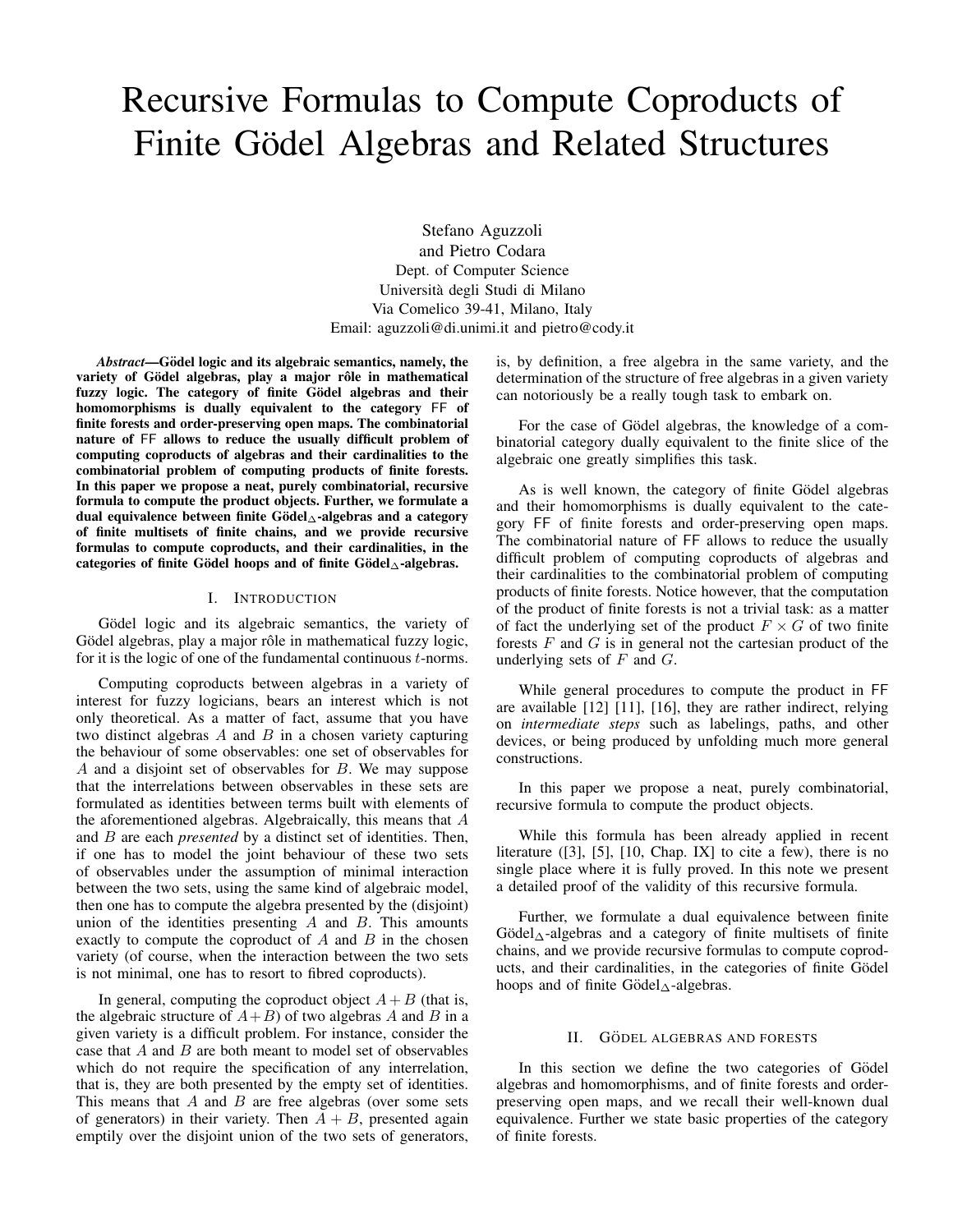#### *A. Godel algebras, MTL-algebras, residuated lattices ¨*

An *MTL-algebra* is a system  $A = (A, *, \rightarrow, \vee, \wedge, 0, 1)$  such that:

- $(A, \vee, \wedge, 0, 1)$  is a bounded distributive lattice;
- (A, ∗, 1) is a *commutative monoid* (notice, the property that 1 is both the top of the lattice and the unit of the monoid is referred to as the *integrality* of the lattice  $\mathcal{A}$ :
- A is *residuated*, that is,  $x * z \leq y$  iff  $z \leq x \rightarrow y$  for all  $x, y, z \in A$ ;
- *A* is *prelinear*, that is,  $(x \rightarrow y) \lor (y \rightarrow x) = 1$  for all  $x, y \in A$ .

Equivalently, let us call *prelinear semihoop* a prelinear, integral, distributive, commutative, residuated lattice. Then an MTL-algebra is a bounded prelinear semihoop.

MTL-algebras are major objects of study in mathematical fuzzy logic, as the associated logic, *Monoidal t-norm based logic*, introduced by Esteva and Godo in [14], was proved to be the logic of all left-continuous  $t$ -norms and their residua by Jenei and Montagna in [20]. Among them, a major rôle is played by Gödel algebras, and their associated logic, Gödel-*Dummett logic* (see [17] for background).

A *Gödel algebra* is an *idempotent* MTL-algebra, that is  $x * x = x$  holds for all  $x \in A$ . (Equivalently, a Gödel algebra is a prelinear Heyting algebra). As in each Gödel algebra  $\mathcal{A} = (A, *, \rightarrow, \vee, \wedge, 0, 1)$  it holds that  $* = \wedge$ , we display A as  $(A, \vee, \wedge, \rightarrow, 0, 1).$ 

Gödel algebras form a variety, denoted  $\mathbb G$ . The variety  $\mathbb G$ can be considered a category, with objects the algebras in the variety, and with arrows the homomorphisms between them.

In this paper we shall focus on the full subcategory  $\mathbb{G}_{fin}$  of G, whose objects are the Gödel algebras of finite cardinality.

The following general notions and results on MTLalgebras, and on prelinear semihoops are well-established. We recall them here since we shall use them in the paper.

Let A be an MTL-algebra or a prelinear semihoop. Then p ⊆ A is a *filter* of A if it is an upward closed, ∗-closed subset of A, that is for all  $y \in A$ , if there is  $x \in \mathfrak{p}$  with  $x \leq y$  then  $y \in \mathfrak{p}$ , and  $x * y \in \mathfrak{p}$  for all  $x, y \in \mathfrak{p}$ .

Notice that if  $A$  is a Gödel algebra, then each filter  $\mathfrak p$  is just an upward closed subset of A, that is  $\mathfrak{p} = \{y \in A \mid \exists x \in \mathbb{R} \mid \exists y \in A \mid \exists x \in \mathbb{R} \mid \exists z \in A \mid \exists z \in A \mid \exists z \in A \mid \exists z \in A \mid \exists z \in A \mid \exists z \in A \mid \exists z \in A \mid \exists z \in A \mid \exists z \in A \mid \exists z \in A \mid \exists z \in A \mid \exists z \in A \mid \exists z \in A \mid \exists z \in A \mid \exists z \in A \mid \exists z \in A \$ p:  $x \leq y$ .

Filters of  $A$  are in bijection with congruences over  $A$ , via the following definitions:  $x\theta_p y$  iff  $(x \to y) \land (y \to x) \in \mathfrak{p}$ , and  $\mathfrak{p}_{\theta} = \{x \in A \mid x\theta_1\}.$ 

In the following, we shall write  $A/p$  to denote the quotient algebra  $A/\theta_p$ .

A *filter*  $\mathfrak p$  of A is *prime* if it is proper, that is  $\mathfrak p \neq A$ , and for all  $x, y \in A$ , either  $x \to y \in \mathfrak{p}$  or  $y \to x \in \mathfrak{p}$ .

The set of all prime filters of A, partially ordered by *reverse inclusion*, is called the *prime spectrum* of A, and it is denoted  $Spec(\mathcal{A})$ . The inclusion-maximal elements of  $Spec(\mathcal{A})$  are the *maximal filters* of A, and they form its *maximal spectrum*  $Max(\mathcal{A}) \subseteq Spec(\mathcal{A}).$ 

Recall that an algebra is *simple* if its lattice of congruences contains only the total relation and the diagonal one. If  $\mathfrak{p} \in$  $Max(\mathcal{A})$ , then  $A/\mathfrak{p}$  is simple.

The following theorem collects some well-known results about decompositions of MTL-algebras and prelinear semihoops. See, *e.g.* [14], [15].

*Theorem 2.1:* Let A be a prelinear semihoop. Then:

- 1) For each  $p \in Spec(\mathcal{A})$ , the quotient  $\mathcal{A}/p$  is a *chain*, that is, its lattice reduct is a totally ordered set.
- 2) The subdirectly irreducible MTL-algebras are chains.
- 3) A is isomorphic with a subdirect product of the family  $\{A/\mathfrak{p} \mid \mathfrak{p} \in Spec(\mathcal{A})\}.$
- $4)$  $\prod_{\mathfrak{p} \in Max(\mathcal{A})} \mathcal{A}/\mathfrak{U}_{\mathfrak{p}}$ , where  $\mathfrak{U}_{\mathfrak{p}}$  is the intersection If A has finite cardinality, then  $A \cong$ of all prime filters contained in p.

Notice that  $Max(\mathcal{A}) = Spec(\mathcal{A})$  iff  $\mathcal A$  is *semisimple*, that is,  $A$  is a subdirect product of simple algebras.

Theorem 2.1 applies evidently to all extensions of MTL-algebras and of prelinear semihoops. For extensions/expansions of MTL-algebras, one needs to adapt the definition of filter to the new operations, in order to maintain the bijection filters-congruences.

In each finite Gödel algebra, each filter is *principal*, that is, it is the set of all elements  $\geq$  than some fixed element. In particular every prime filter p is of the form  $\{y \in A \mid y \geq x_p\}$ for some join irreducible element  $x_p$ . We recall that  $x \in A$  is *join irreducible* if  $x = y \lor z$  implies  $x = y$  or  $x = z$ .

#### *B. Finite forests*

Given a subposet Q of a poset P, we call *downset* of Q the downward closed poset  $\downarrow Q = \{y \leq x \mid x \in Q\}$ . Analogously, we call *upset* of Q the upward closed poset  $\uparrow$   $Q = \{y \ge x \mid$  $x \in Q$ .

A *forest* is a poset F such that, for each  $x \in F$ , the downset  $\downarrow$ {x} is totally ordered by restriction of the order of F.

A forest is *finite* if its underlying set is of finite cardinality.

A map  $f: F \to G$  between two finite forests is *orderpreserving* if  $x \leq y$  implies  $f(x) \leq f(y)$  for each  $x, y \in F$ ; f is *open* if it carries downsets to downsets, or, equivalently for each  $x \in F$  and  $y \le f(x)$  there is  $z \in F$ , with  $z \le x$  such that  $f(z) = y$ .

The category FF of finite forests has finite forests as objects, and order-preserving open maps between them as morphisms.

Let 1 denote the singleton forest  $\{*\}$ , and 0 the empty forest ∅.

*Lemma 2.2:* 1 and 0 are respectively the terminal and the initial objects in FF.

*Proof:* Clearly, for each  $F \in \mathsf{FF}$  there are a unique map  $F \to \mathbf{1}$ , and a unique map  $\mathbf{0} \to F$ .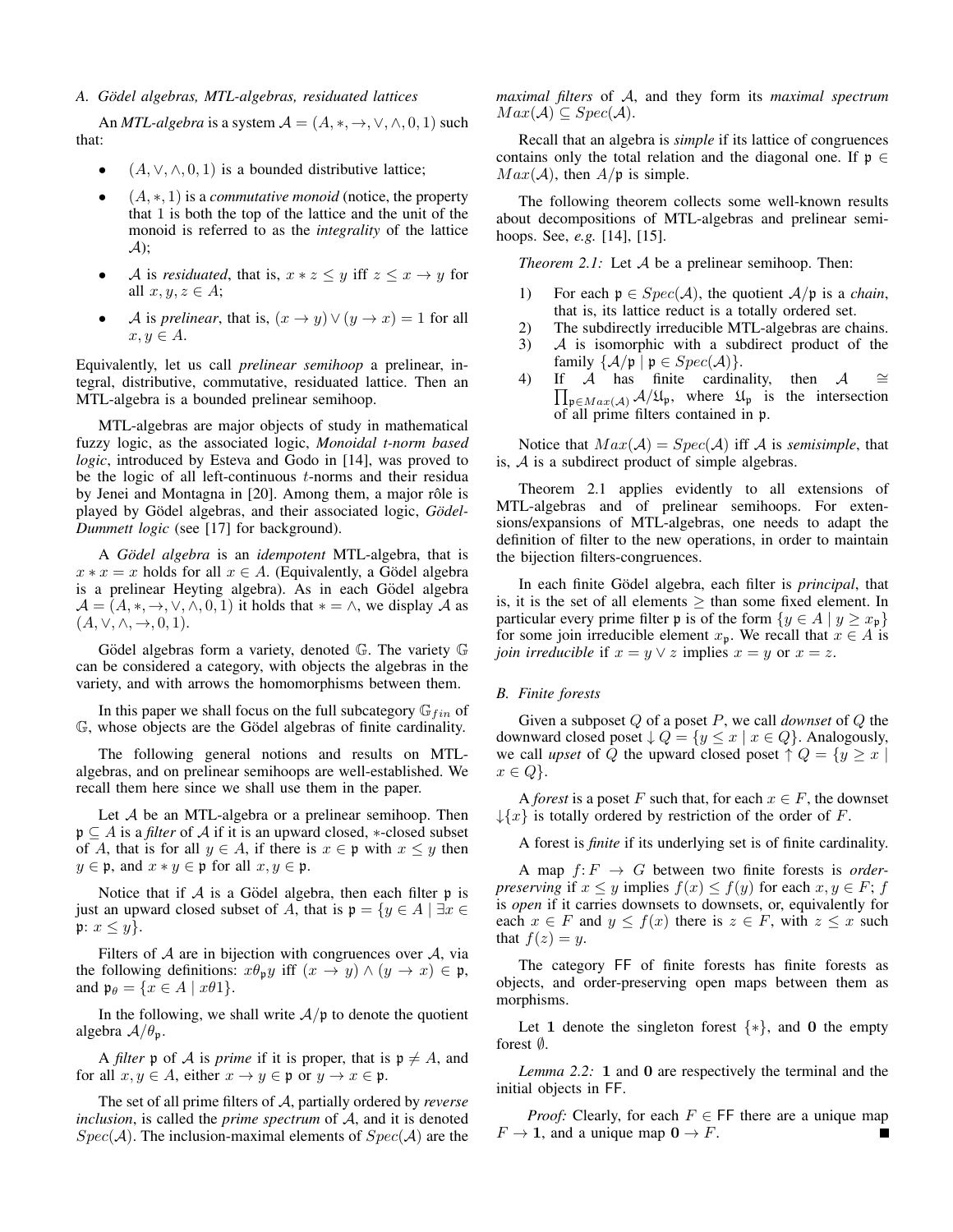*Lemma 2.3:* The coproduct  $F + G$  of two finite forests F and  $G$  in FF is given by the the disjoint union of  $F$  with  $G$ (in the sense that the partial order relation of  $F + G$  is the disjoint union of the partial order relations of  $F$  and  $G$ ).

*Proof:* Write the disjoint union of the underlying sets of F and G as  $F + G = \{(x, 0) \mid x \in F\} \cup \{(x, 1) \mid x \in G\}.$ Then the inclusion maps  $i_F : F \to F + \hat{G}$  and  $i_G : G \to F + \hat{G}$ are given by  $\iota_F(x) = (x, 0)$  and  $\iota_G(x) = (x, 1)$ , which are clearly order-preserving and open. Take now any  $H \in FF$ , and let  $f: F \to H$  and  $g: G \to H$  be two arrows in FF. Define  $f+g: \tilde{F}+G \to H$  as the map  $(f+g)(x, 0) = f(x)$  if  $x \in F$ , while  $(f + g)(x, 1) = g(x)$  if  $x \in G$ . It is straightforward to check that  $f + g$  is the unique map  $h: F + G \rightarrow H$  in FF such that  $h \circ \iota_F = f$  and  $h \circ \iota_G = g$ .

For each forest  $F \in \mathsf{FF}$ , let  $F_{\perp}$  be the poset obtained by adding a fresh bottom element to  $F$ , that is, once we fix an element  $\bot \notin F$ , then  $F_{\bot} = F \cup {\bot}$ , with  $\bot \leq x$  for all  $x \in F$ .

A *tree* is a forest with minimum, which is called the *root* of the tree. The following lemma is straightforward.

*Lemma 2.4:* For each forest  $F \in \mathsf{FF}$ , the poset  $F_{\perp}$  is a tree in FF. Moreover, each tree in FF has the form  $F_{\perp}$  for some  $F \in \mathsf{FF}$ .

#### *C. Categorical equivalence*

As is well known, the category  $\mathbb{G}_{fin}$  of finite Gödel algebras is dually equivalent to the category FF of finite forests. This result was left implicit in the works by Horn [18], [19] (see also [1]), and made recently explicit in, for instance, [12] (see also [10, Chap. IX]). It can also be obtained specialising Esakia duality [13] between Heyting algebras and Esakia spaces to the case of finite and prelinear Heyting algebras.

The functors implementing the equivalence are:

$$
\mathrm{Spec} \colon \mathbb{G}_{fin} \to \mathsf{FF},
$$

defined on objects as  $Spec \ A = Spec(A)$ , and on arrows by taking preimages, that is, if  $h: \mathcal{A} \to \mathcal{B}$  then  $\text{Spec } h: \text{Spec } \mathcal{B} \to$ A is given by  $(\text{Spec } h)(\mathfrak{p}) = h^{-1}[\mathfrak{p}]$  for each  $\mathfrak{p} \in \text{Spec}(\mathcal{B})$ . (Notice that Spec  $A$  is indeed a forest, as a consequence of  $A$ being prelinear.) And

$$
\mathrm{Sub} : \mathsf{FF} \to \mathbb{G}_{fin} \,,
$$

defined on objects as

$$
\text{Sub } F = (\{ G \subseteq F \mid G = \downarrow G \}, \cup, \cap, \rightarrow, \emptyset, F),
$$

where, for all downward closed  $G, H \subseteq F$ :

$$
G \to H = F \setminus \uparrow (G \setminus H),
$$

and on arrows by taking preimages, that is, if  $f: F \to G$ , then  $\text{Sub } f: \text{Sub } G \to \text{Sub } F$  is given by  $(\text{Sub } f)(H) = f^{-1}[H]$ for each downward closed  $H \subseteq G$ .

#### III. USING THE DUAL EQUIVALENCE TO COMPUTE COPRODUCTS OF GÖDEL ALGEBRAS

In order to speak of computing the coproduct of two finite given algebras  $A$  and  $B$ , we shall agree on how these algebras are effectively *given* in input. There may be several distinct points of views on this matter. For instance, we may be given the (finite) presentations of these two algebras. Then, as specified in the introduction, we can readily obtain the presentation of the coproduct algebra as the disjoint union of the two given presentations. Notice that this does not solve automatically the problem of determining the concrete algebraic structure of the coproduct algebra. For instance, consider again the case  $A$  and  $B$  being free algebras in their variety. Then they are both presented by the empty set of identities over distinct sets of generators. Then  $A+B$  is readily presented by the empty set of identities over the disjoint union of the two sets of generators, but this fact alone in general does not cast enough light on the structure of  $A + B$ : it may hard or impossible to compute, just to cite a major parameter, its cardinality.

The problem becomes generally harder and more interesting if the input algebras  $A$  and  $B$  are not specified through their presentations. Dealing in this paper only with finite algebras, we may suppose that generally we are given A and B *extensively*, that is, we are explicitly given the tables of all the operations of  $A$  and  $B$ .

With this general assumption in place, we point out that all the information we shall extract from  $A$  and  $B$ , which for all the kind of algebras considered in this paper amounts to the identification of the join irreducible elements of  $A$  and  $B$ , can be effectively obtained algorithmically from  $A$  and  $B$ , albeit not so efficiently.

We finally observe that another very advantageous way to specify concretely  $A$  and  $B$ , is to provide directly their dual objects (the posets  $Spec A$  and  $Spec B$ , in the case of finite Gödel algebras), since these objects, as the content of the paper and its examples should show, are in general combinatorially much less complex than the original algebras themselves.

Summing up, we assume from now on that the dual objects of any algebra involved in the computation of a coproduct are available to us, either as the original input, or as the output of some pre-processing. We then reduce the problem of computing the coproducts of algebras  $A$  and  $B$  to the computation of the product of the duals of  $A$  and  $B$  in the dually equivalent category.

Before moving to the next section, we remark here that knowledge of a dual category to a variety of algebras provides us with a very powerful tool to study several features of these algebras (and related structures) beyond computing coproducts and their cardinalities. For the case of Gödel algebras, the dual approach has provided, just to mention a few, results about the structure and cardinality of free algebras ([12], [6]) (as a matter of fact, computation of free algebras are particular cases of computation of coproducts, since the k-generated free algebra in a variety is the kth copower of the 1-generated one); the computation of fibred coproducts and amalgamation [12]; the determination of categorical equivalences between G and other varieties of algebras [5]; the classification of subvarieties of G and related structures [5]; the computation of the structure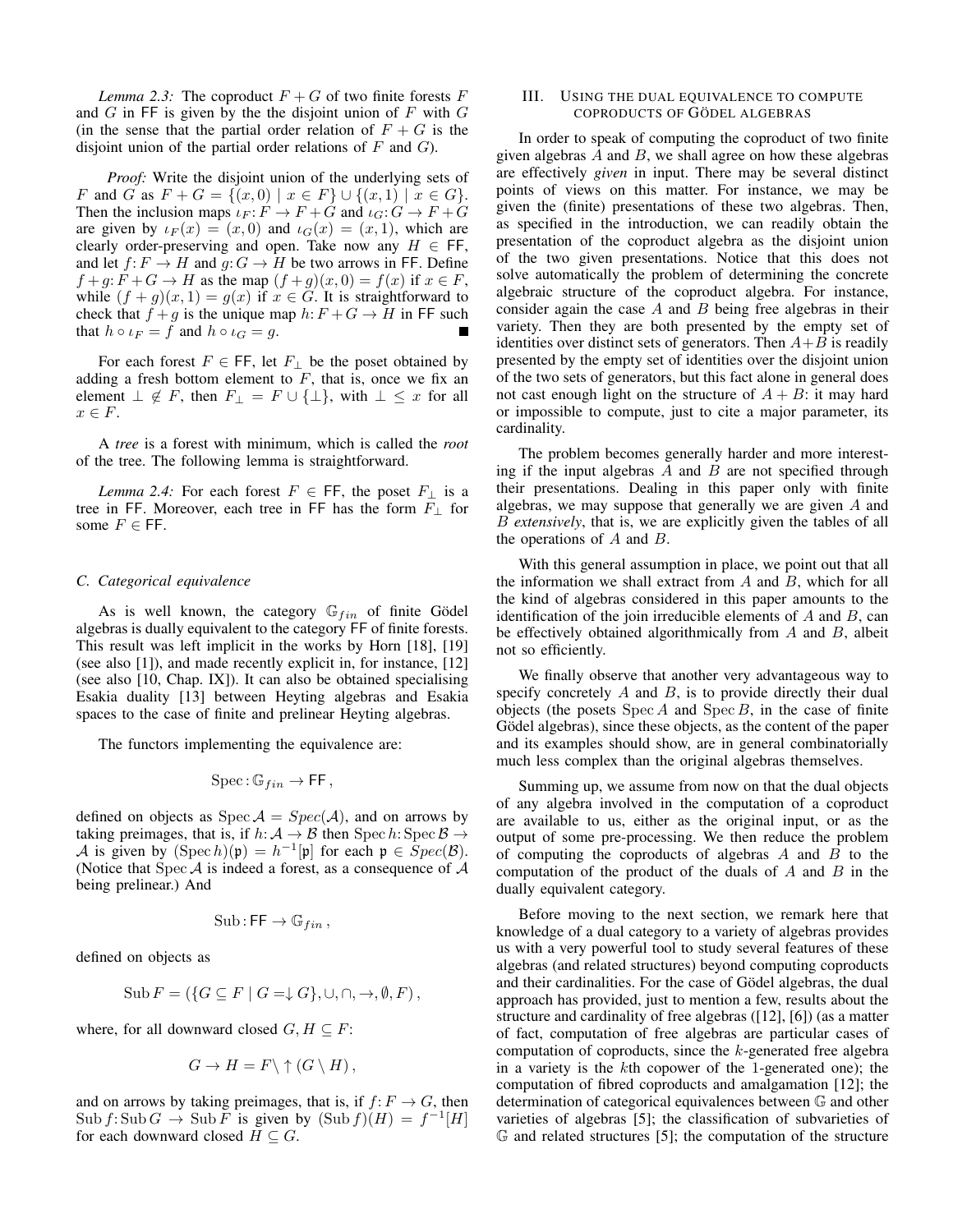and cardinality of the automorphisms groups of finite Gödel algebras [8]; the computation of minimal axiomatisations of theories in Gödel-Dummett propositional logic [4], the computation of the structure of the free distributive lattices over a finite Gödel algebra [7].

### IV. RECURSIVE COMPUTATION OF PRODUCTS OF FINITE FORESTS

*Lemma 4.1:* For all  $F \in FF$ ,

$$
F\times \mathbf{1}\cong F.
$$

*Proof:* By Lemma 2.2, 1 is the terminal object in FF. ■

*Lemma 4.2:* For all  $F, G, H \in \mathsf{FF}$ ,

$$
F \times (G + H) \cong (F \times G) + (F \times H).
$$

*Proof:* We will prove that  $(F \times G) + (F \times H)$  is the product object in FF of F with  $G + H$ . We shall then show that there are morphisms  $\pi_F$ :  $(F \times G) + (F \times H) \rightarrow F$  and  $\pi_{G+H}: (F \times G) + (F \times H) \to G+H$  such that for each  $K \in \mathsf{FF}$ , and every pair of morphisms  $f_F: K \to F$ ,  $f_{G+H}: K \to G+H$ , there is a unique morphism  $f: K \to (F \times G) + (F \times H)$  such that  $\pi_F \circ f = f_F$  and  $\pi_{G+H} \circ f = f_{G+H}$ .

To this purpose, let us first consider  $f_{G+H}$ , and let  $K_G =$  ${k \in K \mid f_{G+H}(k) \in G}$ , and  $K_H = {k \in K \mid f_{G+H}(k) \in G}$  $H$ } (here, not to add notational burden, we have identified  $G$ and H with their isomorphic images in the coproduct  $G+H$ ). Since the coproduct in FF is just the disjoint union, we have that  $K = K_G + K_H$ , that is there are maps  $\iota_G: K_G \to K$  and  $\iota_H: K_H \to K$  such that, for each map  $g_G: K_G \to K'$ , and  $g_H: K_H \to K'$ , there is a unique map  $g: K \to K'$  such that  $g \circ \iota_G = g_G$  and  $g \circ \iota_H = g_H$ .

Moreover, there is a unique map  $f_{F \times G}: K_G \to F \times G$  such that  $(f_F \upharpoonright K_G) = \pi'_F \circ f_{F \times G}$  and  $(f_{G+H} \upharpoonright K_G) = \pi'_G \circ f_{F \times G}$ , for  $\pi'_F$ :  $F \times G \to F$  and  $\pi'_G$ :  $F \times G \to G$  being the projection maps. Analogously, there is a unique map  $f_{F \times H}: K_H \to F \times$ H such that  $(f_F \restriction K_H) = \pi_F'' \circ f_{F \times H}$  and  $(f_{G+H} \restriction K_H) =$  $\pi''_H \circ f_{F \times H}$ , for  $\pi''_F : F \times H \to F$  and  $\pi''_H : F \times H \to H$  being the projection maps.

Using again the fact that coproduct is disjoint union, we then infer that there is a unique map g:  $K \cong K_G + K_H \to$  $(F \times G) + (F \times H)$  such that  $g \circ \iota_G = f_{F \times G}$  and  $g \circ \iota_H = f_{F \times H}$ .

Let us now define the maps  $\pi_F$ :  $(F \times G) + (F \times H) \rightarrow F$ by  $\pi_F = \pi'_F + \pi''_F$  and  $\pi_{G+H}: (F \times G) + (F \times H) \rightarrow G+H$ by  $\pi_{G+H} = (\iota'_G \circ \pi'_G) + (\iota'_H \circ \pi''_H)$ , for  $\iota'_G : G \to G+H$  and  $\iota'_H: H \to G + H$  being the injection maps of the coproduct  $G+H$ . We are left to show that  $\pi_F \circ g = f_F$  and  $\pi_{G+H} \circ g =$  $f_{G+H}$ .

Now, let us pick  $k \in K$ . First suppose  $k \in K_G$ . Then  $f_F(k) = (f_F \upharpoonright K_G)(k) = (\pi'_F \circ f_{F \times G})(k) = (\pi'_F \circ g \circ \iota_G)(k).$ By definition of  $g$ ,  $(g \circ \iota_G)(k) = g(k) \in F \times G$ . Noticing that  $\pi_F$  coincides by definition with  $\pi_F$  over  $F \times G$ , we conclude  $(\pi'_F \circ g \circ \iota_G)(k) = (\pi_F \circ g)(k)$ , that is  $f_F(k) = (\pi_F \circ g)(k)$ . In a completely analogous manner, one can show that  $k \in K_H$ implies  $f_F(k) = (\pi_F^{\prime\prime} \circ g \circ \iota_H)(k) = (\pi_F \circ g)(k)$ . Whence,  $\pi_F \circ g = f_F$ .

Finally, we show that  $\pi_{G+H} \circ g = f_{G+H}$ . Pick  $k \in K_G$ . Then  $f_{G+H}(k) = (f_{G+H} \upharpoonright K_G)(k) = (\pi_G \circ f_{F \times G})(k) =$  $(\pi'_G \circ g \circ \iota_G)(k)$ . As before,  $(g \circ \iota_G)(k) = g(k) \in F \times G$ . But by definition  $\pi_{G+H}$  coincides with  $\pi'_G$  over  $F \times G$ , whence  $f_{G+H}(k) = (\pi'_G \circ g \circ \iota_G)(k) = (\pi'_{G+H} \circ g)(k)$ . The case  $k \in K_H$  is identical, *mutatis mutandis*.

The following lemma states the recursive formula to compute products of forests.

*Lemma 4.3:*

$$
F_{\perp} \times G_{\perp} \cong ((F_{\perp} \times G) + (F \times G) + (F \times G_{\perp}))_{\perp}
$$

for all  $F, G \in \mathsf{FF}$ .

*Proof:* Let us display  $F_{\perp}$  isomorphically as  $(F_1 + F_2 +$  $\cdots + F_u)$  for a uniquely determined family  $\{F_i\}_{i=1}^u$  of trees. Analogously  $G_{\perp} \cong (G_1 + G_2 + \cdots + G_v)_{\perp}$ , for a uniquely determined family  $\{G_j\}_{j=1}^v$  of trees. By Lemma 4.2, we can rewrite the forest  $(F \times G_{\perp}) + (F \times G) + (F_{\perp} \times G)$ isomorphically as the following coproducts of trees computed in FF:

$$
\sum_{i=1}^{u} (F_i \times G_{\perp}) + \sum_{i=1}^{u} \sum_{j=1}^{v} (F_i \times G_j) + \sum_{j=1}^{v} (F_{\perp} \times G_j).
$$

We denote  $r_0$  and  $s_0$  the roots of  $F_{\perp}$  and  $G_{\perp}$ , respectively. Further, we denote  $t_0$  the root of the tree  $((F \times G_{\perp}) + (F \times G_{\perp})$  $G + (F_+ \times G))_+$ .

We next define the maps  $\pi_{F_{\perp}}$ :  $((F \times G_{\perp}) + (F \times G) + (F_{\perp} \times$  $(G)$ ) $\perp$   $\to$   $F_{\perp}$  and  $\pi_{G_{\perp}}$ :  $((F \times G_{\perp}) + (F \times G) + (F_{\perp} \times G))_{\perp}$   $\to$  $G_{\perp}$  as follows. First we set  $\pi_{F_{\perp}}(t_0) = r_0$  and  $\pi_{G_{\perp}}(t_0) = s_0$ . Now, each  $x \in (F \times G_{\perp}) + (F \times G) + (F_{\perp} \times G)$ , must belong to a unique tree either of the form  $F_i \times G_{\perp}$  or  $F_i \times G_j$  or  $F_{\perp} \times G_i$ .

Writing  $F_0$  and  $G_0$  for  $F_\perp$  and  $G_\perp$ , respectively, then  $x \in$  $F_i \times G_j$ , for a uniquely determined pair  $(i, j)$  with  $i + j > 0$ . We define  $\pi_{F_{\perp}}(x) = \iota_{F_i}(\pi_{F_i}(x))$ , where  $\pi_{F_i}: F_i \times G_j \to F_i$  is the projection function, while  $\iota_{F_i}: F_i \to F_{\perp}$  is the set-theoretic inclusion of the support of  $F_i$  into  $F_{\perp}$ . Similarly, we define  $\pi_{G_\perp}(x) = \iota_{G_j}(\pi_{G_j}(x))$ . It is clear that both  $\pi_{F_\perp}$  and  $\pi_{G_\perp}$  are well-defined morphisms of finite forests.

Now, let us take a forest H and two morphisms  $f: H \to F_{\perp}$ and  $g: H \to G_{\perp}$ . We shall construct a map  $(f, g): H \to ((F \times$  $G_{\perp}$ ) +  $(F \times G)$  +  $(F_{\perp} \times G)$ ) $_{\perp}$  such that  $\pi_{F_{\perp}} \circ (f,g) = f$ and  $\pi_{G_{\perp}} \circ (f, g) = g$ . To accomplish this task we partition the set H as follows. Let  $R_0 = \hat{f}^{-1}(r_0)$  and  $R_1 = H \setminus R_0$ . Analogously, let  $S_0 = g^{-1}(s_0)$  and  $S_1 = H \setminus S_0$ . Then the following is a partition of the set  $H$ :

$$
\{R_0 \cap S_0, R_0 \cap S_1, R_1 \cap S_0, R_1 \cap S_1\}.
$$

We refine this partition by further subdividing  $R_1 \cap S_1$ , as follows. Let  $R_2$  be the set of all  $x \in R_1 \cap S_1$  such that there is  $y < x$  in H with  $f(y) = r_0$  and  $g(y) \neq s_0$ . Notice that, since g is an order-preserving open map, if  $G_j$  is the unique tree in  ${G_h}_{h=1}^v$  such that  $g(x) \in G_j$ , then also  $g(y) \in G_j$ . Similarly, let  $S_2$  be the set of all  $x \in R_1 \cap S_1$  such that there is  $y < x$  in H with  $f(y) \neq r_0$  and  $g(y) = s_0$ . Finally let  $T_2 = (R_1 \cap S_1) \setminus (R_2 \cup S_2)$ . Then

$$
\{R_0 \cap S_0, R_0 \cap S_1, R_1 \cap S_0, R_2, S_2, T_2\}
$$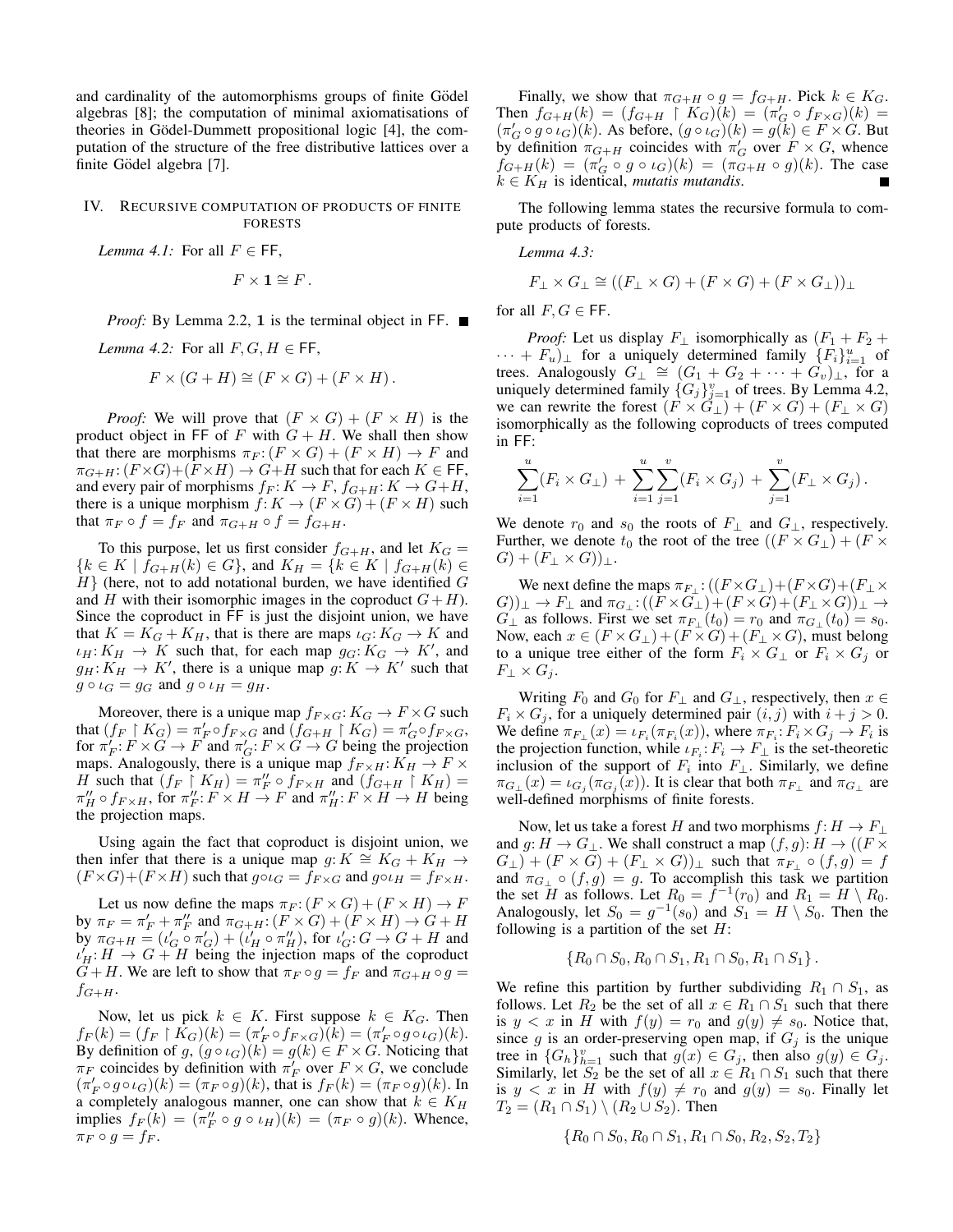is a partition of the set H. For each  $x \in R_0 \cap S_0$  we let  $(f, g)(x) = t_0$ ; for each  $x \in R_0 \cap S_1$  we note that there is a unique tree  $G_j$  such that  $g(x) \in G_j$ : we then let  $(f, g)(x)$ be the uniquely determined element t of  $F_{\perp} \times G_j$  such that  $\pi_{F_{\perp}}(t) = f(x) = r_0$  and  $\pi_{G_j}(t) = g(x)$ , where these two maps are the projections of the product  $F_{\perp} \times G_j$ ; for each  $x \in R_1 \cap S_0$  we reason analogously, letting  $(f, g)(x)$  be the uniquely determined element t of  $F_i \times G_{\perp}$  such that  $\pi_{F_i}(t) =$  $f(x)$  and  $\pi_{G_+}(t) = g(x) = s_0$ .

Some additional care is needed to deal with the remaining cases. For each  $x \in R_2$  we note that there are uniquely determined trees  $F_i$  and  $G_j$  such that  $f(x) \in F_i$  and  $g(x) \in G_j$ . Since  $x \in R_2$ , there is  $y < x$  in H such that  $f(x) = r_0$  and  $g(x) \neq s_0$ . As morphisms of finite forests must carry downsets to downsets,  $(f, g)(x)$  must belong to  $F_{\perp} \times G_i$ , but now, reasoning as in the preceding cases we let  $(f, g)(x)$  be the uniquely determined element t of  $F_{\perp} \times G_j$  such that  $\pi_{F_{\perp}}(t) = f(x)$  and  $\pi_{G_j}(t) = g(x)$ . For each  $x \in S_2$  we reason analogously, letting  $(f, g)(x)$ be the uniquely determined element t of  $F_i \times G_{\perp}$  such that  $\pi_{F_i}(t) = f(x)$  and  $\pi_{G_{\perp}}(t) = g(x)$ .

Finally, the last case  $x \in T_2$  is again similarly dealt with, as we let  $(f, g)(x)$  be the uniquely determined element t of  $F_i \times G_j$  such that  $\pi_{F_i}(t) = f(x)$  and  $\pi_{G_j}(t) = g(x)$ . A simple check now shows  $\pi_{F_{\perp}} \circ (f,g) = f$  and  $\pi_{G_{\perp}} \circ (f,g) = g$  as desired.

There remains to show that  $(f, g)$  is the only map with this property. Let  $h: H \to ((F \times G_{\perp}) + (F \times G) + (F_{\perp} \times G))_{\perp}$ be a morphism in FF such that  $\pi_{F_{\perp}} \circ h = f$  and  $\pi_{G_{\perp}} \circ h = g$ . Clearly h must coincide with  $(f, g)$  over  $R_0 \cap S_0$ . Notice that if  $x \in R_0 \cap S_1$  then  $f(x) = r_0$  and  $g(x) \neq s_0$ , whence  $h(x)$ must belong to  $F_{\perp} \times G_i$  for a uniquely determined  $G_i$ . But then  $h(x) = (f, g)(x)$  as otherwise  $F_{\perp} \times G_j$ , together with its projections, would not be the product in F of  $F_{\perp}$  and  $G_i$ .

A completely analogous argument shows that  $h$  must coincide with  $(f, g)$  over  $R_1 \cap S_0$ . If  $x \in R_1 \cap S_1$  then there are uniquely determined  $F_i$  and  $G_j$ ,  $i \neq 0 \neq j$ , such that  $\pi_{F_i}(h(x)) = f(x)$  and  $\pi_{G_j}(h(x)) = g(x)$ , where projections are those of the product  $F_i \times G_j$ . If  $x \in R_2 \subseteq R_1 \cap S_1$ then there is  $y < x$  in H such that  $\pi_{F_{\perp}}(h(y)) = r_0$ while  $\pi_{G_{\perp}}(h(y)) \neq s_0$ , that is  $y \in R_0 \cap S_1$ , and hence  $h(y) \in F_{\perp} \times G_i$ . Since h is order-preserving and open, x must belong to the isomorphic copy of  $F_i$  included as a set in  $F_{\perp}$ , but then  $h(x) = (f, g)(x)$  as otherwise  $F_{\perp} \times G_i$ , together with its projections, would not be the product in F of  $F_{\perp}$  and  $G_j$ . Similar arguments hold for  $x \in S_2$  or  $x \in T_2$ . Hence  $h = (f, g)$  and the proof is complete.

Notice that the proof of Lemma 4.3 is taken from [10, Chap. IX], while Lemma 4.2 is never proved explicitly. This is the first location where all the proofs needed to implement the following algorithm are fully detailed.

*Theorem 4.4:* The following recursive algorithm computes the product of two forests  $F, G \in \mathsf{FF}$ .

1) Apply repeatedly Lemma 4.2 to reduce the computation of  $F \times G$  to the computation of  $(F_1 \times$  $G_1$ ) +  $(F_2 \times G_2)$  +  $\cdots$  +  $(F_u \times G_u)$ , where  $F_1, F_2, \ldots, F_u, G_1, G_2, \ldots, G_u$  are all trees.

2) For  $i \in \{1, 2, \ldots, u\}$ , if (either  $F_i \cong \mathbf{1}$  or  $G_i \cong \mathbf{1}$ ) then apply Lemma 4.1, if not, then apply Lemma 4.3 to rewrite recursively  $F_i \times G_i$ .

*Proof:* The correctness and termination of the algorithm are immediate by Lemma 4.1, Lemma 4.2 and Lemma 4.3.

*Example 4.5:* Let us compute the product of  $1 + 1_$  with 1⊥. By Lemma 4.2 we have that

$$
(\mathbf{1} + \mathbf{1}_{\perp}) \times \mathbf{1}_{\perp} \cong (\mathbf{1} \times \mathbf{1}_{\perp}) + (\mathbf{1}_{\perp} \times \mathbf{1}_{\perp}).
$$

Now, by Lemma 4.1,  $1 \times 1_\perp \cong 1_\perp$ , while, applying Lemma 4.3, we get

$$
1_{\perp} \times 1_{\perp} \cong ((1_{\perp} \times 1) + (1 \times 1) + (1 \times 1_{\perp}))_{\perp}.
$$

Proceeding recursively, we get

$$
(\mathbf{1}_{\perp} \times \mathbf{1}) + (\mathbf{1} \times \mathbf{1}) + (\mathbf{1} \times \mathbf{1}_{\perp}) \cong \mathbf{1}_{\perp} + \mathbf{1} + \mathbf{1}_{\perp},
$$

so that, the desired product turns out to be

$$
(1+1_\perp)\times 1_\perp\cong 1_\perp+(1_\perp+1+1_\perp)_\perp\,.
$$

Notice that  $1 + 1_{\perp}$  is the spectrum of the free 1-generated Gödel algebra, so it can be presented as  $({x}, \emptyset)$ , meaning that it is generated by a single element  $x$ , without imposing any identity. On the other hand  $1_\perp$  is the spectrum of a 1-generated Gödel algebra that can be presented as  $({y}, y \rightarrow 0 = 0)$ . Whence, the coproduct  $\text{Sub} (\mathbf{1}_{\perp} + (\mathbf{1}_{\perp} + \mathbf{1} + \mathbf{1}_{\perp})_{\perp})$  is the algebra presented as  $({x, y}, y \rightarrow 0 = 0)$ .

#### V. CARDINALITY

*Lemma 5.1:* Each finite forest can be built from finitely many copies of the terminal object 1, just using the operations of (binary) coproduct  $(F, G) \mapsto F + G$  and of lifting  $F \mapsto F_{\perp}$ .

*Proof:* By induction on the cardinality  $|F|$  of the underlying set of a forest  $F \in \mathsf{FF}$ . If  $|F| \leq 1$ , then either  $F \cong 0$ or  $F \cong 1$ , and then F is built using 0 or 1 copies of the terminal object. If  $|F| > 1$  then, by finiteness, it has the form  $F \cong G_{\perp} + H$  for  $G \in \mathsf{FF}$  being such  $G_{\perp}$  is a subposet of F, and the possibly empty forest  $H \in \mathsf{FF}$  being uniquely determined by the pair  $(F, G)$ . By inductive hypothesis,  $G$ and H are built from copies of the terminal object using only (binary) coproducts and liftings.

For any finite forest  $F \in \mathsf{FF}$ , let us write  $||F||$  for the cardinality of the algebra  $\text{Sub } F$ .

*Theorem 5.2:* The following recursive algorithm computes the cardinality of any finite Gödel algebra  $A$ , having in input its prime spectrum  $F \in \mathsf{FF}$ .

- 1) If  $F \cong 0$  then  $||F|| = 1$ .
- 2) If  $F \cong 1$  then  $||F|| = 2$ .
- 3) If  $F \cong G_{\perp} + H$  then  $||F|| = (||G|| + 1)||H||$ .

*Proof:* The correctness and termination of the algorithm follows immediately by Lemma 5.1.

*Example 5.3:* Consider the two forests of Example 4.5. Then  $||\mathbf{1}_{\perp}|| = 2 + 1 = 3$  and  $||\mathbf{1} + \mathbf{1}_{\perp}|| = 2 \cdot (2 + 1) = 6$ . Their coproduct has cardinality  $||1_+ + (1_+ + 1_+)_{\perp}|| =$  $3 \cdot (||1_+ + 1_+ + 1_+|| + 1) = 3 \cdot ((3 \cdot 2 \cdot 3) + 1) = 57.$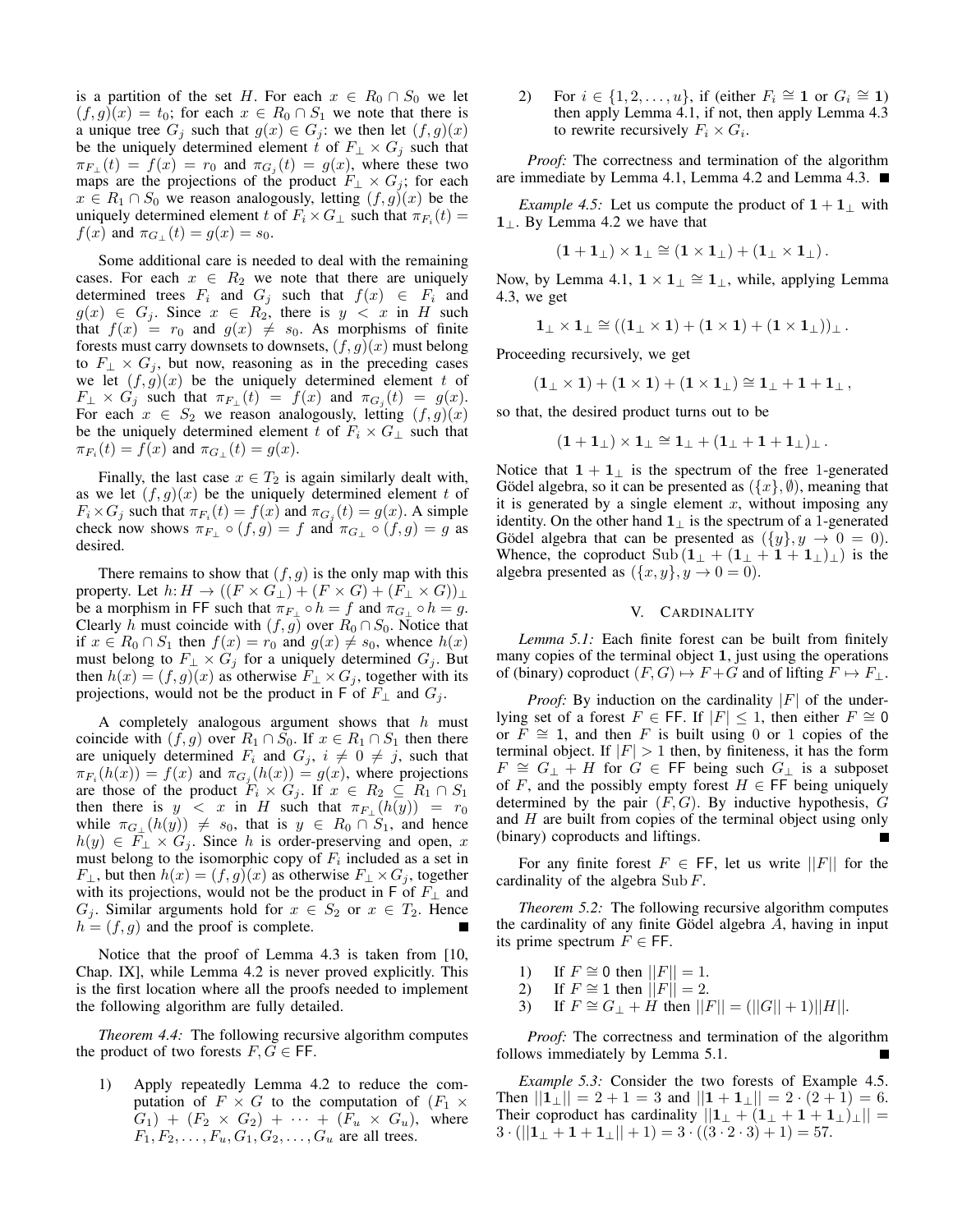#### VI. GÖDEL HOOPS AND TREES

*Gödel hoops* are exactly the 0-free subreducts of Gödel algebras, that is they are systems  $A = (A, \wedge, \vee, \rightarrow, 1)$  such that  $A$  is a topped, distributive, integral, residuated, prelinear lattice  $(A, *, \wedge, \vee, \rightarrow, 1)$  that is idemponent, *i.e.*  $x * x = x$ , whence  $* = \wedge$ . Notice that Gödel hoops may lack a least element. Moreover, Gödel hoops are clearly prelinear semihoops, whence Theorem 2.1 applies.

Given any Gödel hoop  $\mathcal{A} = (A, \vee, \wedge, \rightarrow, 1)$  and an element  $\perp \notin A$ , the structure  $\mathcal{A}_{\perp} = (A \cup \{\perp\}, \vee_{\perp}, \wedge_{\perp}, \rightarrow_{\perp}, \perp, 1),$ where the restrictions of  $\vee_{\perp}, \wedge_{\perp}, \rightarrow_{\perp}$  to A coincide respectively with  $\vee, \wedge, \rightarrow$ , while  $\perp \vee_{\perp} x = x, \perp \wedge_{\perp} x = \perp$ ,  $\perp \rightarrow_{\perp} x = 1, x \rightarrow_{\perp} \perp = \perp$ , is a directly indecomposable Gödel algebra, called the  $\textit{lift}$  of  $\mathcal{A}$ .

#### *A. Finite trees*

The category FT of *finite trees* is the full subcategory of FF whose objects are trees, that is, forests with a minimum element, called root. Equivalently, by Lemma 2.4, every object in FT is a finite forest of the form  $F_{\perp}$ .

*Lemma 6.1:* The following hold in FT.

- 1) The initial and terminal object in FT is the singleton forest 1.
- 2) The product  $F_{\perp} \times G_{\perp}$  of two trees in FT is computed as in FF.
- 3) The coproduct  $F_{\perp} + G_{\perp}$  of two trees in FT is the forest  $(F + G)_{\perp}$ , where the coproduct  $F + G$  is computed in FF.

*Proof:* 1) Clearly, for each  $F_{\perp} \in FT$  there is a unique map  $F_{\perp} \rightarrow 1$  and a unique map  $1 \rightarrow F_{\perp}$ .

2) Use the proof of Lemma 4.3, and notice that everything carries through from FF to FT.

3) Let r, s, t denote the roots of  $F_{\perp}$ ,  $G_{\perp}$  and  $(F+G)_{\perp}$ , respectively. Define the maps  $\iota_F: F_\perp \to (F+G)_\perp$  and  $\iota_G: G_\perp \to (F+G)_\perp$  as  $\iota_F(r) = \iota_G(s) = t$ , and  $\iota_F(x) = (x, 0)$ for all  $r \neq x \in F$ , and  $\iota_G(x) = (x, 1)$  for all  $s \neq x \in G$ . The claim now follows easily from Lemma 2.3, upon noticing that an order-preserving open maps between trees must map root to root.

#### *B. Categorical equivalence*

The dual equivalence between the category  $\mathbb{GH}_{fin}$  of finite Gödel hoops and their homomorphisms, and the category FT of finite trees and order-preserving open maps, is sketched in [10, Chap. IX] and fully proved in [5].

The functors implementing the equivalence are

$$
\mathrm{Spec}^*\colon \mathbb{GH}_{fin} \to \mathsf{FT}\,,
$$

and

$$
Sub^* \colon \mathsf{FT} \to \mathbb{GH}_{fin},
$$

that are defined on objects as

$$
\operatorname{Spec}^* A = \operatorname{Spec} \mathcal{A}_{\perp} , \quad \operatorname{Sub}^* F = \operatorname{Sub} F \setminus \{ \emptyset \} ,
$$

while on arrows, they are defined as before by taking preimages.

#### *C. Computing coproducts*

It is immediate to check that one can use the algorithm of Theorem 4.4 to compute coproducts of finite Gödel hoops.

*Example 6.2:* The product of the tree  $1_$  with itself is given by the tree  $(1_{\perp} + 1 + 1_{\perp})_{\perp}$ .

To compute the cardinality of such a coproduct we provide a slight adaptation of Theorem 5.2. Let  $||F||^* = |Sub^* F|$ .

*Theorem 6.3:* The following recursive algorithm computes the cardinality of any finite Gödel hoop  $A$ , having in input  $F_{\perp} = \text{Spec}^* A.$ 

- 1) If  $F_{\perp} \cong 1$  then  $||F_{\perp}||^* = 1$ .
- 2) If  $F_{\perp} \cong (G + H)_{\perp}$  then  $||F||^* = ||G|| \cdot ||H||$ .

*Proof:* The correctness and termination of the algorithm follows immediately by 5.2, upon recalling that  $|\text{Sub}^* F_{\perp}| =$  $|\text{Sub } F| - 1.$ 

*Example 6.4:* The cardinality of Sub<sup>\*</sup>  $1_\perp \cong$  Sub<sup>\*</sup>  $(1+0)_\perp$ is 2 · 1 = 2. The cardinality of  $\text{Sub}^*(1+\times1)$  is  $3 \cdot 2 \cdot 3 = 18$ .

### VII.  $G\ddot{\text{o}}$ DEL $_{\Delta}$ -ALGEBRAS AND MULTISETS OF CHAINS

A *Gödel*  $\triangle$ *-algebra* is a system  $\mathcal{A} = (A, \vee, \wedge, \rightarrow, \triangle, 0, 1)$ , where  $(A, \vee, \wedge, \rightarrow, 0, 1)$  is a Gödel algebra, called the *Gödel reduct* of A, while  $\Delta: A \rightarrow A$  is the projection operator, satisfying the following properties.

$$
\Delta \varphi \vee \neg \Delta \varphi = 1, \quad \Delta \varphi \to \varphi = 1, \quad \Delta \varphi = \Delta \Delta \varphi,
$$
  

$$
\Delta(\varphi \to \psi) \to (\Delta \varphi \to \Delta \psi) = 1, \quad \Delta(\varphi \vee \psi) = (\Delta \varphi \vee \Delta \psi).
$$

Notice that on each totally ordered Gödel $_\Delta$ -algebra the projection operator is such that  $\Delta x = 1$  if  $x = 1$ ,  $\Delta x = 0$  if  $x \neq 1$ .

A *filter* of a Gödel $_{\Delta}$ -algebra A is an upward closed subset p of A such that  $x \in \mathfrak{p}$  implies  $\Delta x \in \mathfrak{p}$ . With this notion in place, filters are in bijection with congruences via the same correspondence holding for MTL-algebras, and Theorem 2.1 applies.

The following lemma is well-known. See for instance [2, Prop. 3].

*Lemma 7.1:* The variety  $\mathbb{G}_{\Delta}$  of Gödel<sub>∆</sub>-algebras is semisimple.

*Proof:* Let A be a Gödel $_{\Delta}$ -chain, and let  $x < y$  be two distinct elements in A. Notice that  $y \to x < 1$ . Assume a congruence  $\theta$  is such that  $x\theta y$ . Then  $(y \rightarrow x)\theta$ 1, whence  $\Delta(y \to x)\theta \Delta 1$ , that is 0 $\theta$ 1, which, by convexity of lattice congruences, means that  $\theta$  is the total congruence: that is,  $\mathcal A$ is simple.

Lemma 7.1 and Theorem 2.1 imply the following.

*Lemma 7.2:* Each finite Gödel $\triangle$ -algebra A is a direct product of chains. Actually,  $\mathcal{A} \cong \prod_{\mathfrak{p} \in Max(\mathcal{A})}^{\infty} \mathcal{A}/\mathfrak{p}$ , and  $Max(\mathcal{A}) = Spec(\mathcal{A}).$ 

Lemma 7.2 tells us that the spectrum of a Gödel $_{\Delta}$  algebra does not contain sufficient info to provide a dual equivalence: for instance, consider two Gödel $_{\Delta}$  chains of different cardinality: they are clearly not isomorphic, but their spectra coincide, being the singleton 1 in both cases.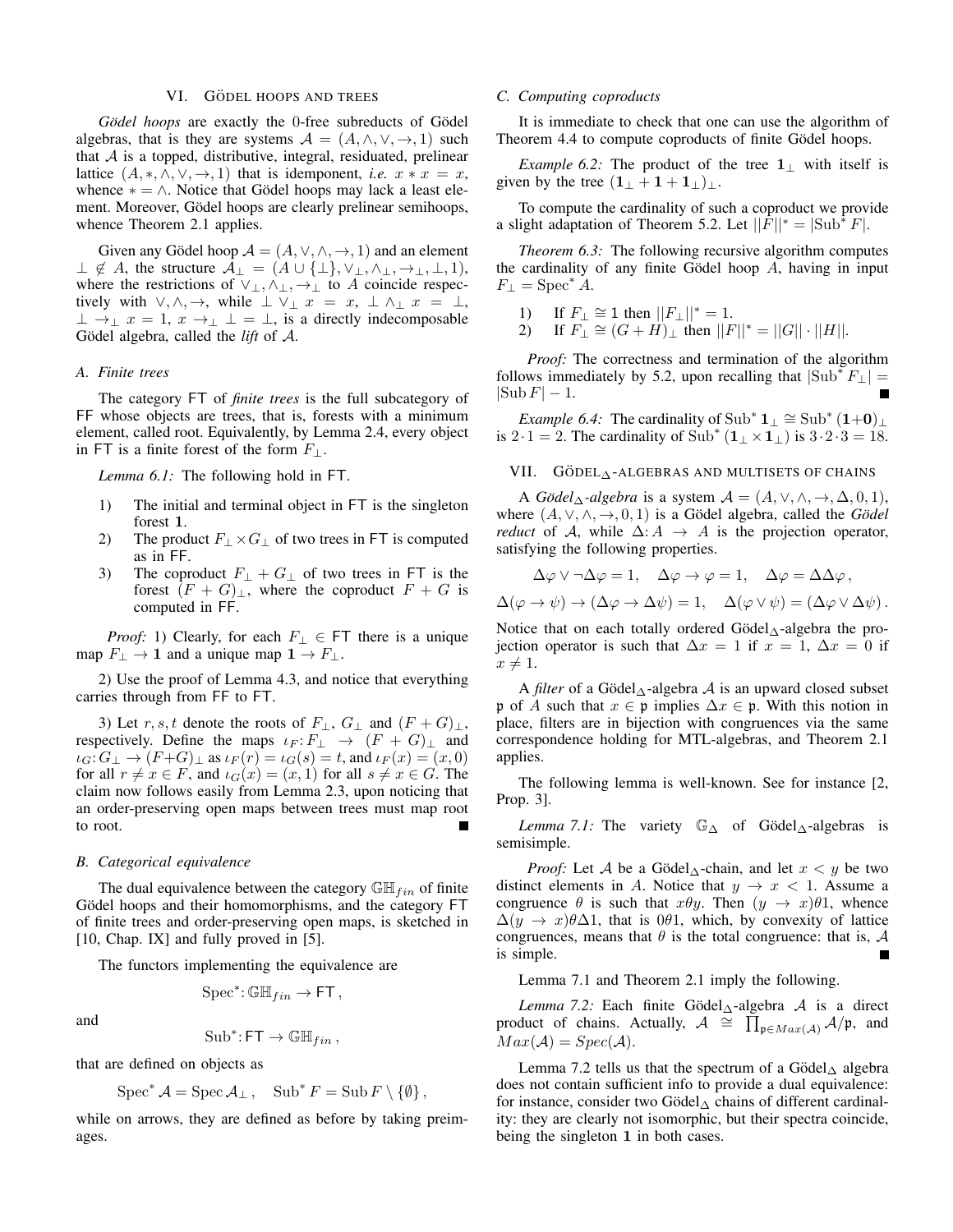Let  $\mathcal{A}^-$  be the Gödel reduct of a Gödel $_\Delta$ -algebra  $\mathcal{A}$ . Then we define

$$
\operatorname{Spec}^{\Delta} \mathcal{A} := \operatorname{Spec} \mathcal{A}^-.
$$

Notice that  $Spec^{\Delta} A$  does not coincide in general with the spectrum Spec  $A = Max(A)$  of A. The reader may check that this coincidence happens iff  $A^-$  is a Boolean algebra. We write  $(\mathbb{G}_{\Delta})_{fin}$  for the full subcategory of  $\mathbb{G}_{\Delta}$  whose objects have finite cardinality.

*Lemma 7.3:* For each  $A \in (\mathbb{G}_{\Delta})_{fin}$ , the poset Spec<sup> $\Delta$ </sup> A is a forest of chains, that is, it has the form Spec<sup>∆</sup>  $\mathcal{A} \cong \sum_{i \in I} C_i$ , where each tree  $C_i$  is a chain.

*Proof:* By Lemma 7.2 it is sufficient to notice that for each finite Gödel $_{\Delta}$ -chain C we have that Spec  $C^-$  is a chain. But this is obvious, as  $C^-$  itself is by assumption a chain.

*Lemma 7.4:* Let C, D be Gödel $_{\Delta}$  chains, and let  $h: \mathcal{C} \to \mathcal{D}$ be a homomorphism. Then  $h$  is injective.

*Proof:* By way of contradiction, assume  $h(x) = h(y)$  for some distinct elements  $x, y \in C$ , with  $x > y$ . Then  $h(\Delta(x \rightarrow$  $y$ )) =  $h(\Delta y) = h(0) = 0$ , while  $\Delta(h(x) \to h(y)) = \Delta 1 = 1$ . Whence,  $0 = 1$ , which is impossible as  $0 \le y < x \le 1$ . Then  $h$  must be injective.

Let  $h: \mathcal{A} \rightarrow \prod_{i \in I} \mathcal{C}$  be a homomorphism of Gödelalgebras, where each  $\mathcal{C}_i$  is a Gödel chain. Then h is called *chain-injective* if, given each projection  $\pi_j: \prod_{i \in I} C_i \to C_j$ , the homomorphism  $\pi_j \circ h: \mathcal{A} \to \mathcal{C}_j$  is injective.

By Lemma 7.4 each homomorphism h of Gödel $\Lambda$ -algebras is a chain-injective homomorphism between their Gödel reducts. We are ready to prove the following.

*Theorem 7.5:* The category  $(\mathbb{G}_{\Delta})_{fin}$  of finite Gödel $_{\Delta}$ algebras and their homomorphisms is equivalent with the non-full subcategory  $\mathbb{G}^{c.i.}_{fin}$  of  $\mathbb{G}_{fin}$  whose objects are direct products of finite Gödel chains, and whose arrows are the chain-injective homomorphisms.

*Proof:* The functor  $R: (\mathbb{G}_{\Delta})_{fin} \to \mathbb{G}_{fin}^{c.i.}$  defined on objects by  $R(A) = A^-$  and on arrows by the identity  $R(h) = h$ is easily seen to be 1) essentially surjective: let  $A \cong \prod_{i=1}^{k} C_i$ be any direct product of finite Gödel chains. Take its expansion  $A_{\Delta}$  defined by adding to A the operation  $\Delta: A \rightarrow A$  defined by  $\Delta(c_1, ..., c_k) = (b_1, ..., b_k)$ , for  $b_i = 1$  iff  $c_i = 1$  and  $b_i = 0$  otherwise. Then  $R(A_{\Delta}) = (A_{\Delta})^{-} \cong A_{\Delta}$  full and faithful: this follows promptly by  $R$  being the identity over morphisms, and by definition of morphism in  $\mathbb{G}^{c,i}_{fin}$ . Whence R is an equivalence of categories.

### *A. Categorical equivalence*

Let MC be the category whose objects are finite multisets of (nonempty) finite chains, and whose morphisms  $h: C \to D$ , are defined as follows. Display C as  $\{C_1, \ldots, C_m\}$  and D as  $\{D_1, \ldots, D_n\}$ . Then  $h = \{h_i\}_{i=1}^m$ , where each  $h_i$  is an order preserving surjection  $h_i: C_i \rightarrow D_j$  for some  $j = 1, 2, ..., n$ .

By Theorem 7.5, the category  $(\mathbb{G}_{\Delta})_{fin}$  is equivalent with the subcategory  $\mathbb{G}^{c,i}_{fin}$  of  $\mathbb{G}_{fin}$ . Then the following lemma is an immediate consequence.

*Lemma 7.6:*  $(\mathbb{G}_{\Delta})_{fin}$  is dually equivalent with the nonfull subcategory category  $FF^c$  of  $FF$ , whose objects are finite forests of chains  $F = \sum_{i=1}^{k} C_i$ , and whose arrows  $f: \sum_{i=1}^{k} C_i \rightarrow \sum_{j=1}^{h} D_j$  are *chain-surjective*, that is, the restriction of f to each  $C_i$  maps surjectively to some chain  $D_l$  for  $l \in \{1, \ldots, h\}.$ 

*Proof:* It follows promptly by specialising to the subcategory  $\mathbb{G}^{c,i}_{fin}$  the duality between  $\mathbb{G}_{fin}$  and FF, and by composing with the functor  $R$  of Theorem 7.5.

It is now easy to turn the dual equivalence of lemma 7.6 into a dual equivalence between  $(\mathbb{G}_{\Delta})_{fin}$  and MC. Notice that the proof of the following theorem amounts to prove the rather obvious fact that MC is equivalent to  $\mathsf{FF}^c$ , which, however, are formally distinct categories.

*Theorem 7.7:* The categories  $(\mathbb{G}_{\Delta})_{fin}$  and MC are dually equivalent.

*Proof:* Let  $T: FF^c \rightarrow MC$  be defined on objects as  $T(\sum_{i=1}^k C_i) = \{C_i \mid i = 1, \ldots, k\}, \text{ and on arrows}$  $f: \sum_{i=1}^{k} C_i \rightarrow \sum_{j=1}^{l} D_j$  as  $T(f)$  being the collection  ${f_i: C_i \rightarrow D_l \mid i = 1, \ldots, k}$ , where  $f_i$  is the restriction of f to  $C_i$ , and  $D_i$  is the image of  $f_i$ . It is straightforward to check that  $T$  realises an equivalence between the categories  $FF<sup>c</sup>$  and MC. The rest follows from Lemma 7.6.

Notice that the functor implementing the  $(\mathbb{G}_{\Delta})_{fin} \to \mathsf{MC}$ side of the dual equivalence is given by the composition

$$
T \circ \text{Spec} \circ R.
$$

The other side of the equivalence is given by the functor  $Sub^{\Delta}$ : MC  $\rightarrow (\mathbb{G}_{\Delta})_{fin}$  defined on objects by

Sub<sup>Δ</sup> {
$$
C_i | i = 1,..., k
$$
} =  $\prod_{i=1}^{k}$  Sub  $C_i$ ,

and on arrows as Sub  $\circ T^{-1}$ .

## *B. Coproducts of* G∆*-algebras*

For each finite forest  $F$ , let max  $F$  be the set of maximal elements of  $F$ . Then with each finite forest  $F$  one can associate the finite multiset of chains  $C(F)$  defined as follows:

$$
C(F) = \{ \downarrow \{x\} \mid x \in \max F \}
$$

For each  $x \in \max F$  and each  $y \leq x$ , we let  $C(F)_x(y)$  be the copy of y in  $\downarrow \{x\} \in C(F)$ .

Let C be an object in MC and let  $C<sup>T</sup>$  denote the object obtained adding to each chain in  $C$  a fresh maximum (being C a multiset of chains, the effect of adding a new maximum to each chain in  $C$  is the same as that of adding a new minimum: we have chosen this version to differentiate the notation from the lifting construction transforming a forest F into a tree  $F_{\perp}$ ).

For each integer  $k > 0$  let k denote the k-element chain.

*Lemma 7.8:* In MC the following hold.

- 1) The terminal object is the multiset  $\{1\}$ , and the initial object is the empty multiset ∅.
- 2) The coproduct  $C + D$  of two multisets C and D is the disjoint union of  $C$  and  $D$ .